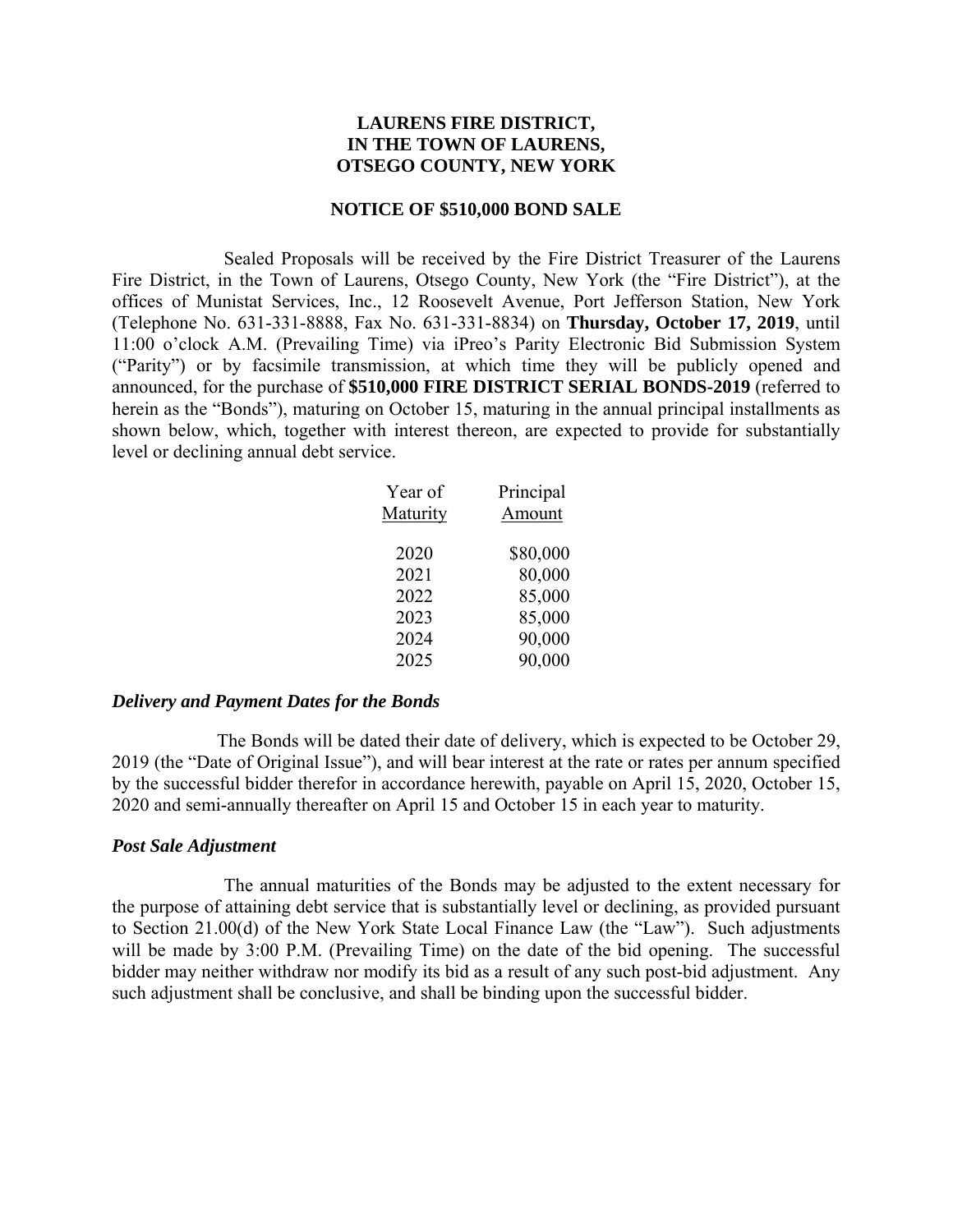#### *Changes to the Time and/or Date of Bid Opening*

The Fire District reserves the right to change the time and/or date of the bid opening, and notice of any change thereof shall be provided at least one (1) hour prior to the time set forth above for the opening of sealed proposals, by means of a supplemental notice of sale to be transmitted over the Thomson Municipal Newswire.

#### *No Optional Redemption for the Bonds*

The Bonds are not subject to optional redemption prior to maturity.

## *Form of Bonds*

The Bonds will be issued in the form of fully registered bonds, in denominations corresponding to the aggregate principal amounts due in each year of maturity. At the option of the purchaser, the Bonds may be either registered in the name of the purchaser or registered in the name of Cede & Co., as nominee of The Depository Trust Company ("DTC"), as book-entryonly bonds. If the Bonds are issued as book-entry-only bonds, the Bonds will be (i) registered in the name of Cede  $& Co.,$  as nominee of DTC, and (ii) deposited with DTC to be held in trust until maturity. DTC is an automated depository for securities and clearinghouse for securities transactions, and it will be responsible for establishing and maintaining a book-entry system for recording the ownership interests of its participants, which include certain banks, trust companies and securities dealers, and the transfers of the interests among its participants. The DTC participants will be responsible for establishing and maintaining records with respect to the beneficial ownership interests of individual purchasers in the Bonds. Individual purchases of beneficial ownership interests in book-entry Bonds may only be made through book entries (without certificates issued by the Fire District) made on the books and records of DTC (or a successor depository) and its participants. Principal of and interest on book-entry Bonds will be payable by the Fire District or its agent by wire transfer or in clearinghouse funds to DTC or its nominee as registered owner of the Bonds. Transfer of principal and interest payments to participants of DTC will be the responsibility of DTC; transfer of principal and interest payments to beneficial owners by participants of DTC will be the responsibility of such participants and other nominees of beneficial owners. The Fire District will not be responsible or liable for payments by DTC to its participants or by DTC participants to beneficial owners or for maintaining, supervising or reviewing the records maintained by DTC, its participants or persons acting through such participants. At the option of the purchaser, the Bonds may be issued in the form of serial bonds or a statutory installment bond.

## *Submission of Bids*

Each proposal must be a bid of not less than \$510,000 for all of the Bonds. **The amount of the premium bid, if any, by any bidder for the Bonds, shall not exceed \$20,000**. Each proposal must state in a multiple of one-hundredth of 1% or a multiple of one-eighth of 1%, the rate or rates of interest per annum which the Bonds are to bear and may state different rates of interest for Bonds maturing in different calendar years, provided, however, that (i) only one rate of interest may be bid for all Bonds maturing in any one calendar year and (ii) variations in rates of interest so bid shall be in ascending progression in order of maturity so that the rate of interest on Bonds maturing in any particular calendar year shall not be less than the rate of interest applicable to Bonds maturing in any prior calendar year.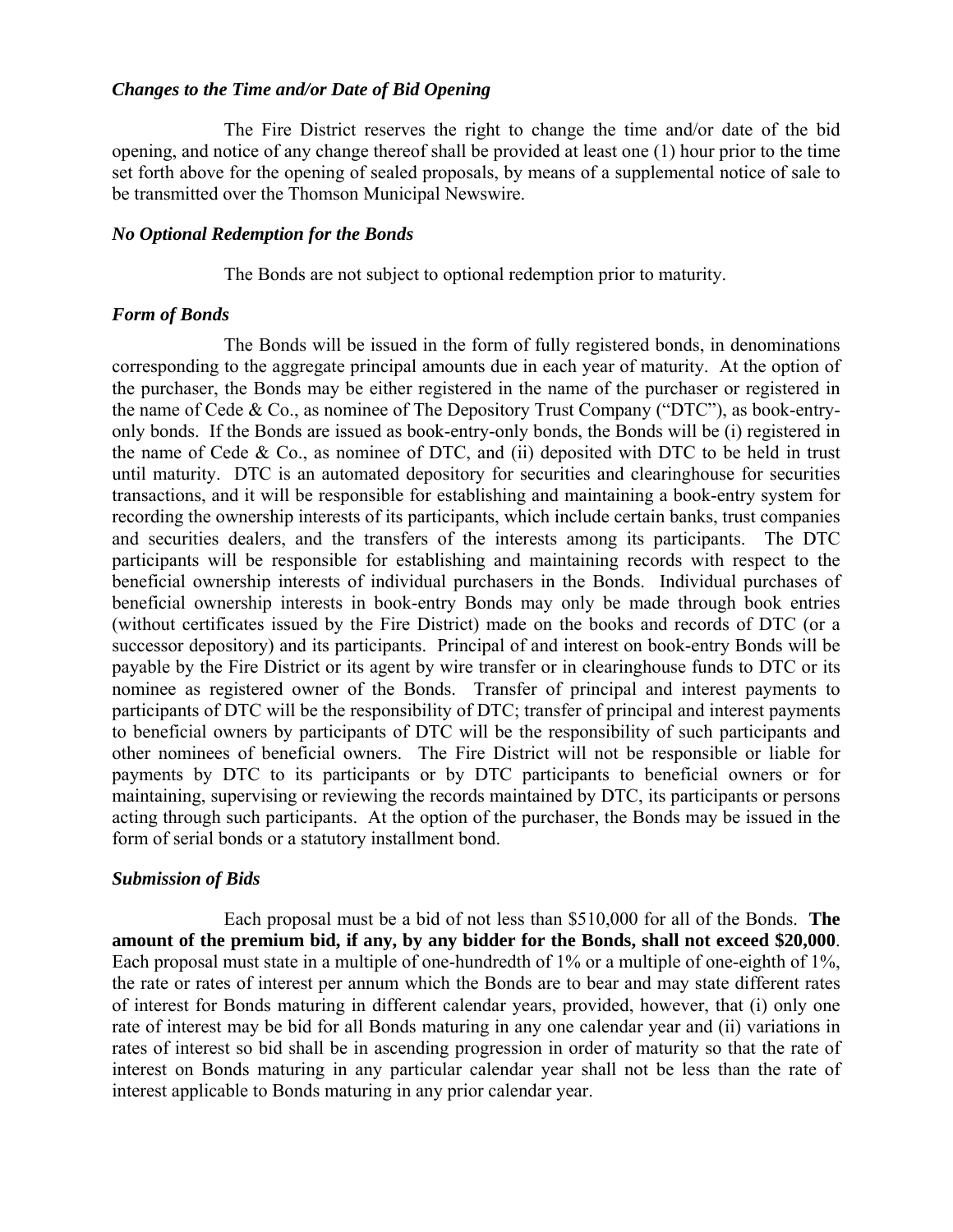Proposals may be submitted electronically via Parity or via facsimile transmission at (631) 331-8834, in accordance with this Notice of Sale, until the time specified herein. No other form of electronic bidding services nor telephone proposals will be accepted. No proposal will be accepted after the time for receiving proposals specified above. Bidders submitting proposals via facsimile must use the "Proposal for Bonds" form attached hereto. Once the proposals are communicated electronically via Parity or via facsimile to the Fire District, each bid will constitute an irrevocable offer to purchase the Bonds pursuant to the terms therein provided.

#### *No Good Faith Deposit*

A good faith deposit is not required for a bid to be considered.

## *Bidding Using Parity*

Prospective bidders wishing to submit an electronic bid via Parity must be contracted customers of Parity. Prospective bidders who do not have a contract with Parity must call (212) 849-5021 to become a customer. By submitting an electronic bid for the Bonds, a bidder represents and warrants to the Fire District that such bidder's bid for the purchase of the Bonds is submitted for and on behalf of such prospective bidder by an officer or agent who is duly authorized to bind the bidder to a legal, valid and enforceable contract for the purchase of the Bonds.

Each prospective bidder who wishes to submit an electronic bid shall be solely responsible to register to bid via Parity. Each qualified prospective bidder shall be solely responsible to make necessary arrangements to access Parity for purposes of submitting its bid in a timely manner and in compliance with the requirements of this Notice of Sale. Neither the Fire District nor Parity shall have any duty or obligation to undertake such registration to bid for any prospective bidder or to provide or assure such access to any qualified prospective bidder, and neither the Fire District nor Parity shall be responsible for a bidder's failure to register to bid or for proper operation of, or have any liability for any delays or interruptions of, or any damages caused by Parity. The Fire District is using Parity as a communications mechanism, and not as the Fire District's agent, to conduct the electronic bidding for the Fire District's Bonds. The Fire District is not bound by any advice, opinion or determination of Parity as to whether any bid complies with the terms of this Notice of Sale. All costs and expenses incurred by prospective bidders in connection with their registration and submission of bids via Parity are the sole responsibility of the bidders, and the Fire District is not responsible, directly or indirectly, for any such costs or expenses. If a prospective bidder encounters any difficulty in registering to bid, or submitting or modifying a bid for the Bonds, it should telephone Parity and notify the Fire District's Municipal Advisor, Munistat Services Inc. at (631) 331-8888 (provided that the Fire District shall have no obligation to take any action whatsoever upon receipt of such notice).

If any provisions of this Notice of Sale shall conflict with information provided by Parity, as approved provider of electronic bidding services, this Notice of Sale shall control. Further information about Parity, including any fee charged, may be obtained from Parity at (212) 849-5021. The time maintained by Parity shall constitute the official time with respect to all bids submitted.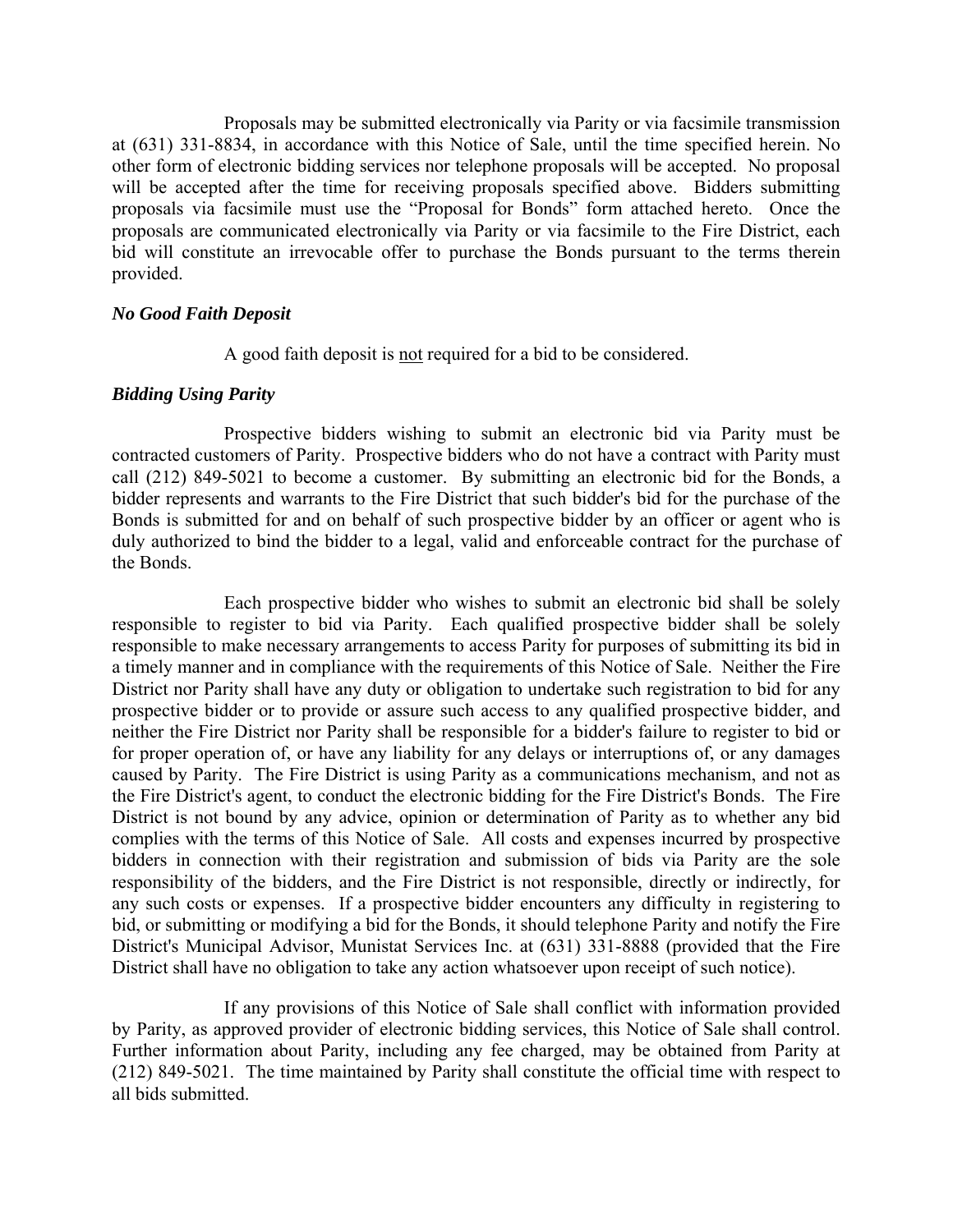Bidders submitting bids via facsimile do not need to register to bid.

## *Award of Bonds*

The Bonds will be awarded and sold to the bidder complying with the terms of sale and offering to purchase the Bonds at such rate or rates of interest per annum as will produce the lowest net interest cost, and if two or more such bidders offer the same lowest net interest cost, then to one of said bidders selected by the Sale Officer by lot from among all said bidders. The successful bidder must also pay an amount equal to the interest on the Bonds, if any, accrued from the date of original issue of the Bonds to the date of payment of the purchase price.

Award of the Bonds will be made without taking into consideration any adjustments that may be made to the maturities of the Bonds described herein.

The Fire District reserves the right to reject any and all bids (regardless of the interest rate bid), to reject any bid not complying with this official Notice of Sale and, so far as permitted by law, to waive any irregularity or informality with respect to any bid or the bidding process.

Award of the Bonds to the successful bidder, or rejection of all bids, is expected to be made promptly after opening of the bids, but the successful bidder may not withdraw his proposal until after 3:00 o'clock P.M. (Prevailing Time) on the day of such bid-opening and then only if such award has not been made prior to the withdrawal. The successful bidder will be promptly notified of the award to him.

## *Bond Insurance*

If the Bonds qualify for issuance of any policy of municipal bond insurance or commitment therefor at the option of a bidder, the purchase of any such insurance policy or the issuance of any such commitment therefor shall be at the sole option and expense of such bidder and any increased costs of issuance of the Bonds resulting by reason of the same, unless otherwise paid, shall be paid by such bidder. Any failure of the Bonds to be so insured or of any such policy of insurance to be issued, shall not constitute cause for a failure or refusal by the purchaser of the Bonds to accept delivery of and pay for said Bonds in accordance with the terms hereof.

## *Authorization and Purpose*

The Bonds are being issued pursuant to the Constitution and statutes of the State of New York, including among others, the Town Law and the Local Finance Law, and a bond resolution duly adopted by the Fire District Board of Commissioners on February 13, 2019, and approved as a proposition by a majority of the qualified voters of the Fire District voting thereon at the Special Election of the Fire District held on March 19, 2019, authorizing the issuance of bonds in the amount of \$510,000 for the purchase of a pumper truck and a pick up truck. The Bonds are being issued pursuant to this authorization.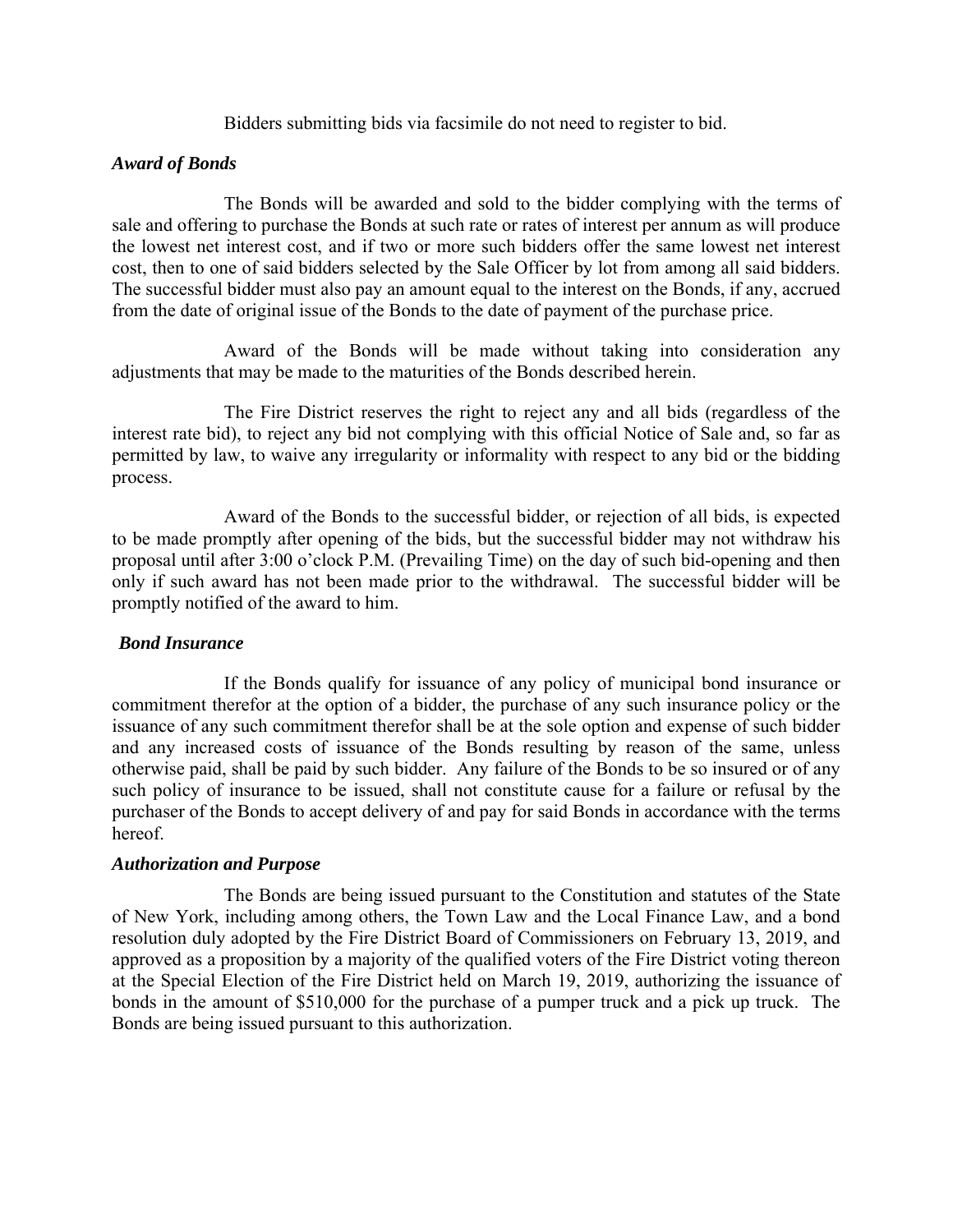### *Payment and Security for the Bonds*

The Bonds shall be general obligations of the Fire District. The Local Finance Law requires the Fire District to pledge its faith and credit for the payment of the principal of the Bonds and the interest thereon and to make annual appropriations for the amounts required for the payment of such interest and the redemption of the Bonds. For the payment of such principal of and interest on the Bonds, the Fire District has the power and statutory authorization to require the levy of ad valorem taxes on all taxable real property in the Fire District, subject to certain statutory limitations imposed by Chapter 97 of the New York Laws of 2011, as amended (the "Tax Levy Limit Law").

#### *Delivery of the Bonds and Assignment of CUSIP Numbers*

The Bonds will be delivered to the purchaser or to DTC and shall be paid for in Federal Funds on or about October 29, 2019, at such place in New York City, and on such business day and at such hour as the Sale Officer shall fix on three business days' notice to the successful bidder, or at such other place and time as may be agreed upon with the successful bidder. The deposit of the Bonds with DTC under a book-entry system requires the assignment of CUSIP numbers prior to delivery. If the Bonds are issued as book-entry bonds, it shall be the responsibility of the successful bidder to obtain CUSIP numbers for the Bonds prior to delivery and the Fire District will not be responsible for any delay occasioned by the inability to deposit the Bonds with DTC due to the failure of the successful bidder to obtain such numbers and to supply them to the Fire District in a timely manner. All expenses in relation to the printing of CUSIP numbers on the Bonds shall be paid for by the Fire District; provided, however, that the CUSIP Service Bureau charge for the assignment of said numbers shall be the responsibility of and shall be paid for by the successful bidder.

## *Legal Opinion*

The successful bidder will be furnished without cost with the approving opinion of the law firm of Hawkins Delafield & Wood LLP, New York, New York ("Bond Counsel").

## *Tax Exemption*

The successful bidder may at its option refuse to accept the Bonds if prior to their delivery the opinion of Bond Counsel is not delivered or if any income tax law of the United States of America is hereafter enacted which shall provide that the interest thereon is taxable, or shall be taxable at a future date, for federal income tax purposes, and in such case the successful bidder will be relieved of its contractual obligations arising from the acceptance of its proposal.

The Internal Revenue Code of 1986, as amended (the "Code"), establishes certain ongoing requirements that must be met subsequent to the issuance and delivery of the Bonds in order that interest on the Bonds be and remain excludable from gross income under Section 103 of the Code. Concurrently with the delivery of the Bonds, the Fire District will execute a Tax Certificate, which will contain provisions and procedures relating to compliance with the requirements of the Code and a certification to the effect that the Fire District will comply with the provisions and procedures set forth therein and that it will do and perform all acts and things necessary or desirable to assure that interest paid on the Bonds is excludable from gross income under Section 103 of the Code.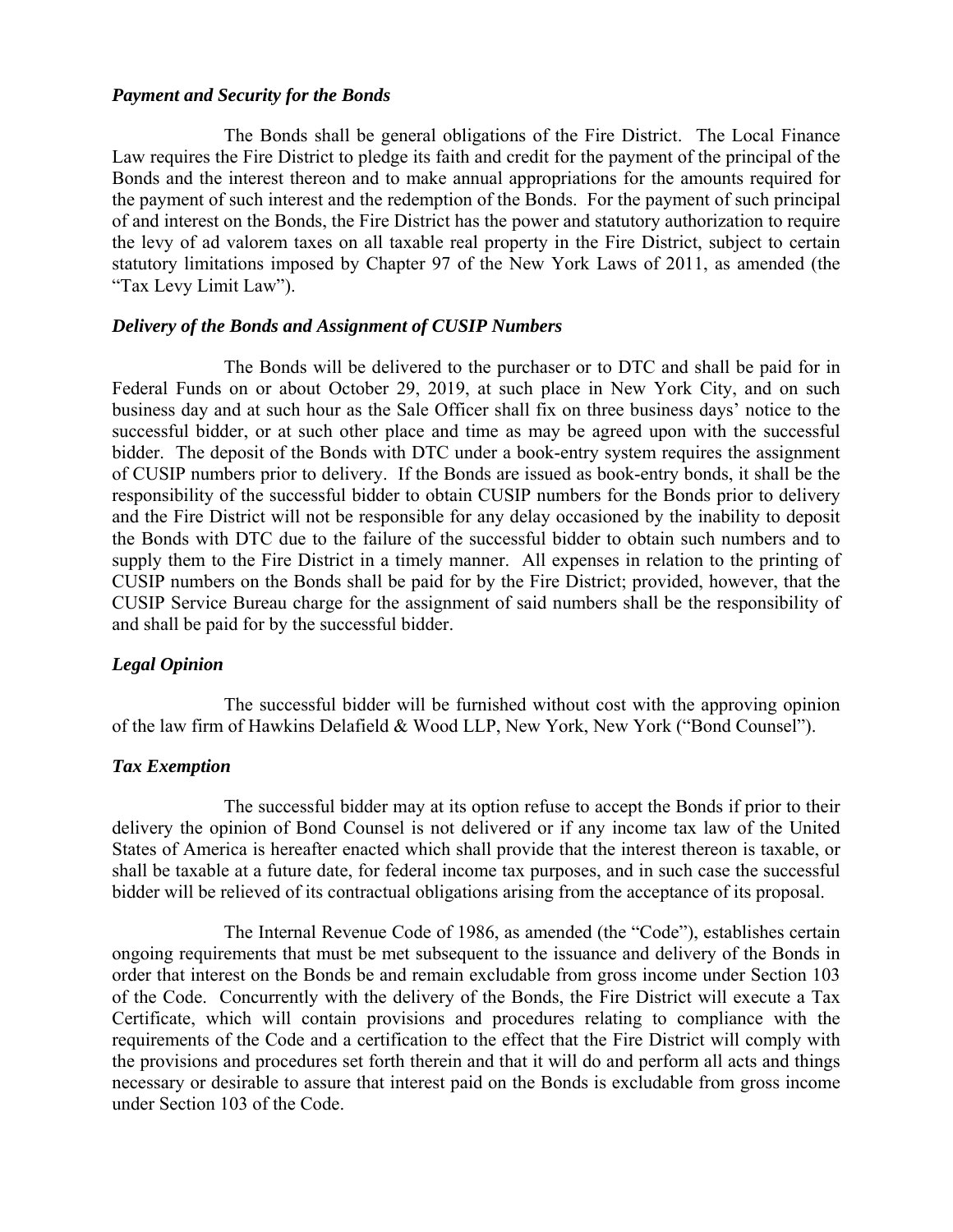Upon delivery of the Bonds, Bond Counsel will deliver an opinion that states that, under existing statutes and court decisions and assuming continuing compliance with the provisions and procedures set forth in the Tax Certificate, (i) interest on the Bonds is excluded from gross income for federal income tax purposes pursuant to Section 103 of the Code and (ii) interest on the Bonds is not treated as a preference item in calculating the alternative minimum tax under the Code. In addition, the opinion of Bond Counsel will state that, under existing statutes, interest on the Bonds is exempt from personal income taxes of New York State and its political subdivisions, including The City of New York.

# *Bank Qualification*

The Fire District will designate the Bonds as "qualified tax-exempt obligations" pursuant to the provisions of Section 265 of the Code.

## *Obligation of Winning Bidder to Deliver an Issue Price Certificate at Closing*

By submitting a bid, each bidder is certifying that its bid is a firm offer to purchase the Bonds, is a good faith offer which the bidder believes reflects current market conditions, and is not a "courtesy bid" being submitted for the purpose of assisting in meeting the competitive sale requirements relating to the establishment of the "issue price" of the Bonds pursuant to Section 148 of the Code, including the requirement that bids be received from at least three (3) underwriters of municipal bonds who have established industry reputations for underwriting new issuances of municipal bonds (the "Competitive Sale Requirements"). The Municipal Advisor will advise the winning bidder if the Competitive Sale Requirements were met at the same time it notifies the winning bidder of the award of the Bonds. **Bids will not be subject to cancellation in the event that the Competitive Sale Requirements are not satisfied.**

The winning bidder shall, within one (1) hour after being notified of the award of the Bonds, advise the Municipal Advisor by electronic transmission or writing by facsimile transmission of the reasonably expected initial public offering price or yield of each maturity of the Bonds (the "Initial Reoffering Prices") as of the date of the award.

By submitting a bid, the winning bidder agrees (unless the winning bidder is purchasing the Bonds for its own account and not with a view to distribution or resale to the public) that if the Competitive Sale Requirements are not met, it will elect and satisfy either option (1) or option (2) described below. *Such election must be made on the bid form submitted by each bidder*. *In the event a bidder submits a bid via Parity, such bidder must notify the Munistat Services, Inc. by email (tcartwright@munistat.com) as to such election at the time such bid is submitted.* 

(1) **Hold the Price**. The winning bidder:

(a) will make a bona fide offering to the public of all of the Bonds at the Initial Reoffering Prices and provide Bond Counsel with reasonable supporting documentation, such as a copy of the pricing wire or equivalent communication, the form of which is acceptable to Bond Counsel,

(b) will neither offer nor sell to any person any Bonds within a maturity at a price that is higher, or a yield that is lower, than the Initial Reoffering Price of such maturity until the earlier of (i) the date on which the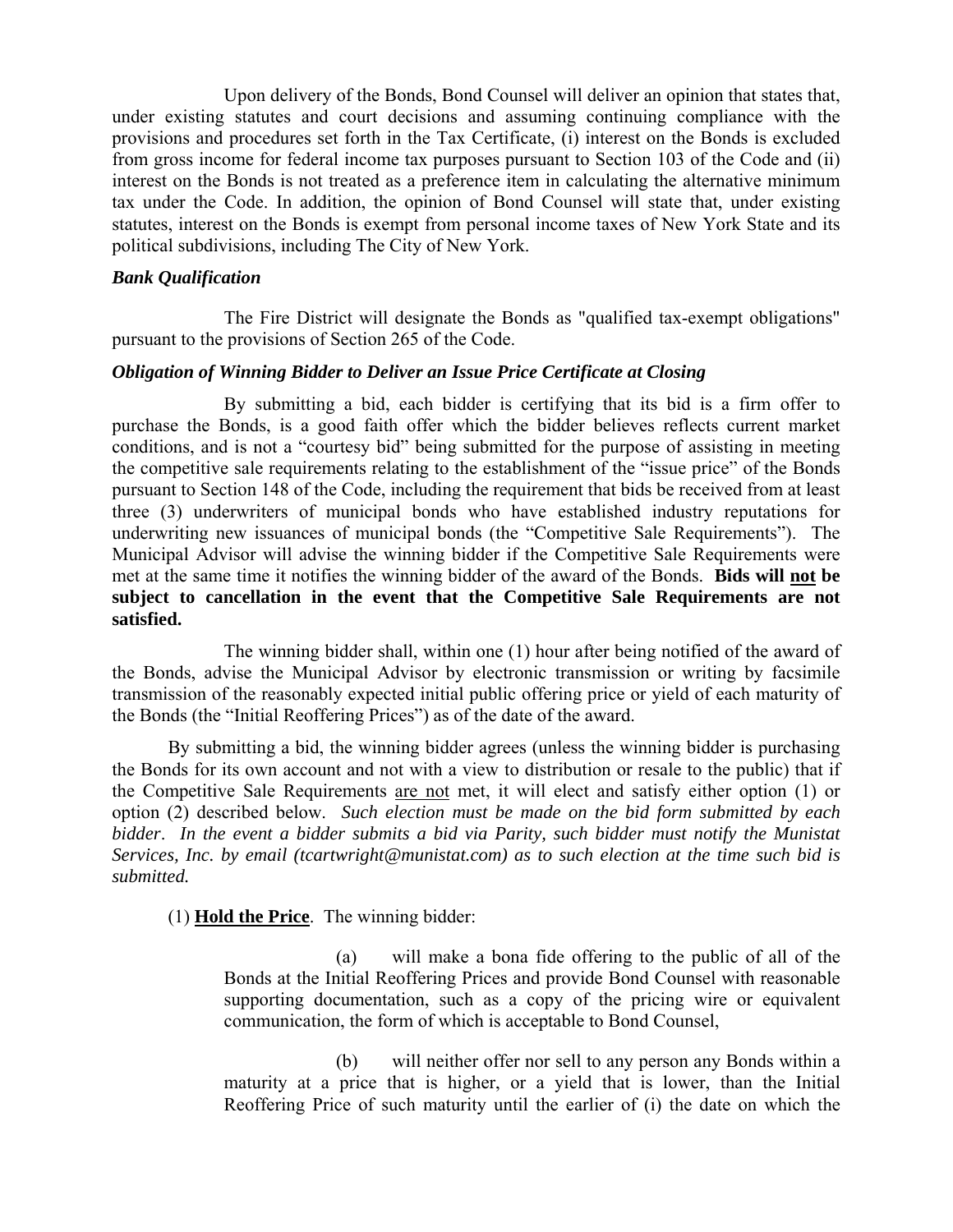winning bidder has sold to the public at least 10 percent of the Bonds of such maturity at a price that is no higher, or a yield that is no lower, than the Initial Reoffering Price of such maturity or (ii) the close of business on the  $5<sup>th</sup>$  business day after the date of the award of the Bonds, and

(c) has or will include within any agreement among underwriters, any selling group agreement and each retail distribution agreement (to which the winning bidder is a party) relating to the initial sale of the Bonds to the public, together with the related pricing wires, language obligating each underwriter to comply with the limitations on the sale of the Bonds as set forth above.

#### (2) **Follow the Price**. The winning bidder:

(a) will make a bona fide offering to the public of all of the Bonds at the Initial Reoffering Prices and provide the Issuer with reasonable supporting documentation, such as a copy of the pricing wire or equivalent communication, the form of which is acceptable to Bond Counsel,

(b) will report to the Issuer information regarding the first price that at least 10 percent of the Bonds within each maturity of the Bonds have been sold to the public,

(c) will provide the Issuer with reasonable supporting documentation or certifications of such sale prices the form of which is acceptable to Bond Counsel. This reporting requirement, which may extend beyond the closing date of the Bonds, will continue until such date that the requirement set forth in paragraph (b) above for each maturity of the Bonds is satisfied, and

(d) has or will include within any agreement among underwriters, any selling group agreement and each retail distribution agreement (to which the winning bidder is a party) relating to the initial sale of the Bonds to the public, together with the related pricing wires, language obligating each underwriter to comply with the reporting requirement described above.

For purposes of the "hold the price" or "follow the price" requirement, a "maturity" refers to Bonds that have the same interest rate, credit and payment terms.

Regardless of whether or not the Competitive Sale Requirements were met, the winning bidder shall submit to the Issuer a certificate (the "Reoffering Price Certificate"), satisfactory to Bond Counsel, prior to the delivery of the Bonds stating the applicable facts as described above. *The form of Reoffering Price Certificate is available by contacting Bond Counsel or the Municipal Advisor*.

If the winning bidder has purchased the Bonds for its own account and not with a view to distribution or resale to the public, then, whether or not the Competitive Sale Requirements were met, the Reoffering Price Certificate will recite such facts and identify the price or prices at which the purchase of the Bonds was made.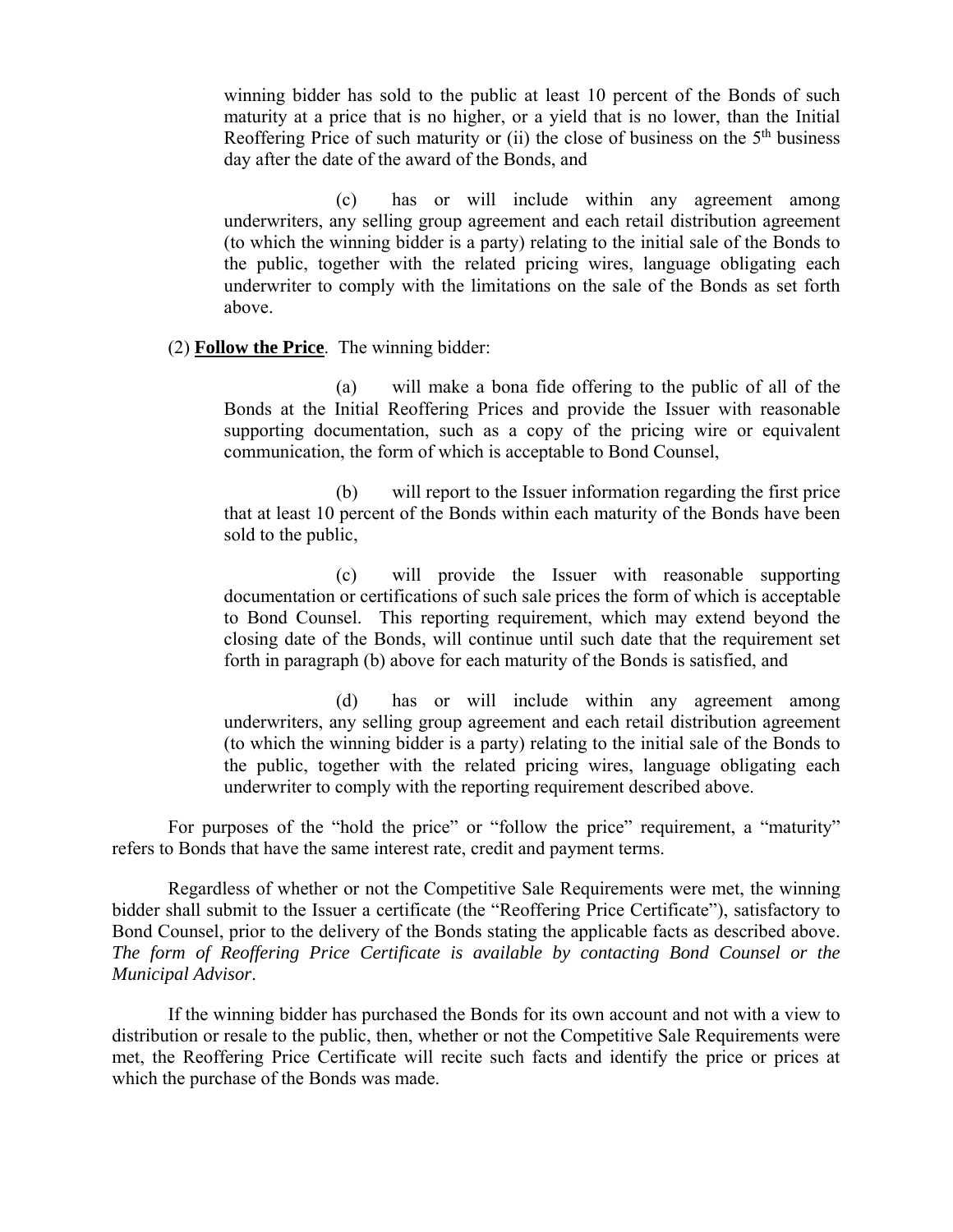For purposes of this Notice, the "public" does not include the winning bidder or any person that agrees pursuant to a written contract with the winning bidder to participate in the initial sale of the Bonds to the public (such as a retail distribution agreement between a national lead underwriter and a regional firm under which the regional firm participates in the initial sale of the Bonds to the public). In making the representations described above, the winning bidder must reflect the effect on the offering prices of any "derivative products" (e.g., a tender option) used by the bidder in connection with the initial sale of any of the Bonds.

#### *Documents Accompanying the Delivery of the Bonds*

The obligation hereunder to deliver or accept the Bonds pursuant hereto shall be conditioned on the availability to the successful bidder and delivery at the time of delivery of the Bonds of the opinion of Bond Counsel and (i) a certificate of the Fire District Attorney, dated the date of delivery of the Bonds, to the effect that there is no controversy or litigation of any nature pending or threatened to restrain or enjoin the issuance, sale, execution or delivery of the Bonds, or in any way contesting or affecting the validity of the Bonds or any of the proceedings taken with respect to the issuance and sale thereof or the application of moneys to the payment of the Bonds, and further stating that there is no controversy or litigation of any nature now pending or threatened by or against the Fire District wherein an adverse judgment or ruling could have a material adverse impact on the financial condition of the Fire District or adversely affect the power of the Fire District to levy, collect and enforce the collection of taxes or other revenues for the payment of its Bonds; (ii) certificates signed by the Fire District Treasurer evidencing payment for the Bonds; (iii) a signature certificate evidencing the due execution of the Bonds, including statements that (a) no litigation of any nature is pending or, to the knowledge of the signers, threatened, restraining or enjoining the issuance and delivery of the Bonds or the levy and collection of taxes to pay the principal of and interest thereon, nor in any manner questioning the proceedings and authority under which the Bonds were authorized or affecting the validity of the Bonds thereunder, (b) neither the corporate existence or boundaries of the Fire District nor the title of the signers to their respective offices is being contested, and (c) no authority or proceedings for the issuance of the Bonds have been repealed, revoked or rescinded, and (iv) a Tax Certificate executed by the Fire District Treasurer.

#### *Additional Information*

Copies of the Notice of Sale are available in electronic format on the website of the Fire District's Municipal Advisor, Munistat Services, Inc. ("www.munistat.com") or may be obtained upon request from the offices of Munistat Services, Inc., 12 Roosevelt Avenue, Port Jefferson Station, New York 11776, telephone number (631) 331-8888.

The Fire District has not prepared an Official Statement in connection with the issuance of the Bonds.

Dated: October 8, 2019

 SARA H. MCGUIRE Fire District Treasurer and Chief Fiscal Officer